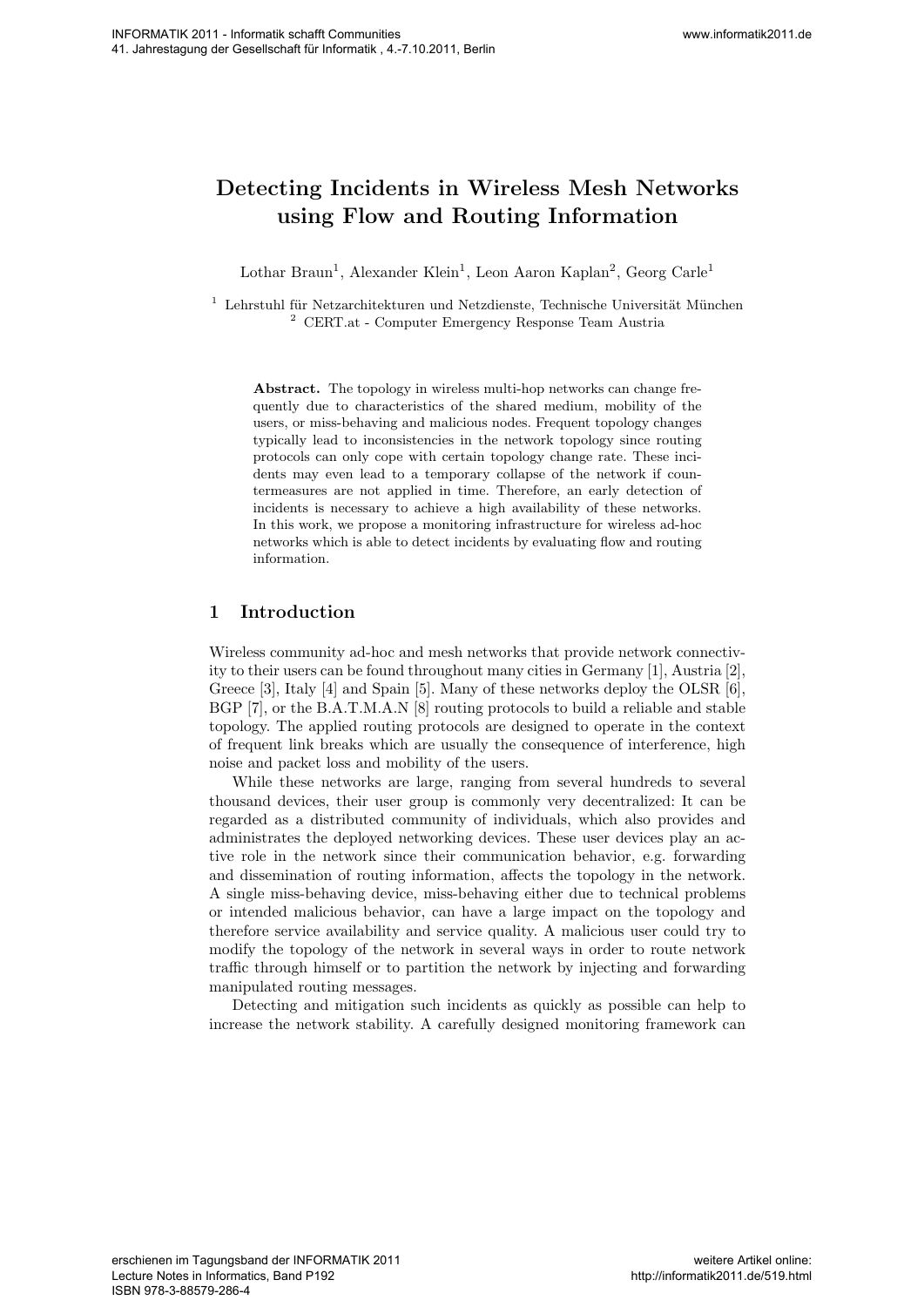help to improve the situation awareness and can help to gain a better understanding of the behavior of the network which is necessary to identify, classify and pinpoint the source of network anomalies.

In this paper, we present our ideas on how to build such a monitoring infrastructure for routing and flow data that can be used for early network failure detection and attack identification. The introduced infrastructure is dedicated for wireless multi-hop networks. It consists of two basic components: The first component is designed for mapping the global topology of ad-hoc routing tree by collecting and analysing routing information from multiple observation points. The second component aims at monitoring and analysing the traffic that can be observed on multiple nodes. Our goal is to combine traffic information and routing topology information in order to find network anomalies.

Section 2 discusses our monitoring goals and outlines expected challenges. Our architecture for a distributed monitoring architecture and our proposed analysis methods are discussed in Section 3.

## **2 Goals and Challenges**

Our work aims at providing a complete view of the wireless network that employs routing and flow measurement information to model the current state of the network. This global network view is built by aggregating data from different data sources such as OLSR routing tables and flow measurements gathered from various observation points. The main challenge regarding the determination of the topology is to filter out inconsistent information. Due to the long topology control interval of OLSR and the lossy nature of wireless links, it is likely that the topology information at an observation point is based on outdated information since the topology usually changes frequently. Moreover, incorrect selection of multipoint relays can prevent nodes from receiving the latest routing information which has to be considered during the calculation of the actual topology. Western Hotel and Conservation of the state of the state of the state of the state of the state of the state of the state of the state of the state of the state of the state of the state of the state of the state of the s

The limited hardware resources of wireless devices in terms of memory and computational power have to be taken into account when deploying flow monitoring tools. In general, the user community is using heterogeneous hardware with different hardware resources. Thus, the monitoring infrastructure has to be designed such that it can be deployed on the hardware with the highest hardware constraints. As a result, the functionality of the flow monitoring tool should be reduced to the absolute necessary. However, the collected routing and flow information has to be forwarded to a central node with more powerful hardware for evaluation which increases the traffic load in the network. Therefore, the current network utilization has to be considered to avoid congestion.

Anomaly detection represents challenging task in wireless networks since the topology of these networks changes frequently. For this reason, training data based on long term monitoring is needed to infer the normal network state. Furthermore, metrics for anomaly detection have to be defined to detect operational relevant changes. In addition, these changes have to be classified to distinguish necessary changes due to variation in the link quality and malicious changes.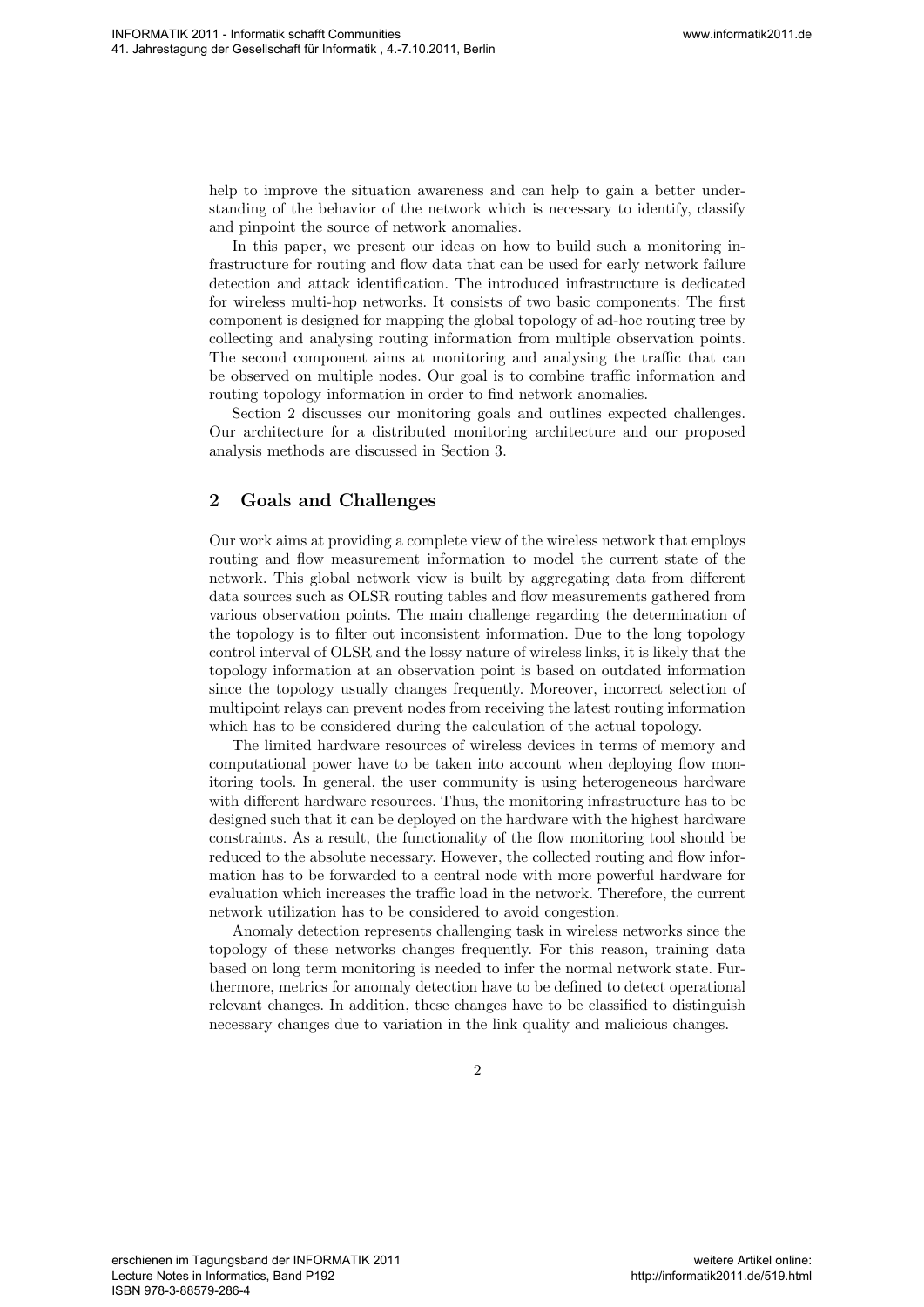### **2.1 Challenges concerning OLSR**

OLSR is one of the most popular routing protocols for wireless mesh and ad-hoc networks due to its efficiency in terms of routing overhead and its capability to react quickly to topology changes [9]. This capability is achieved by periodic transmission of hello messages for detecting changes in the two hop neighborhood and topology control messages for changes further away from the node. Both mechanisms work very well until the topology changes in the network become too frequent.

If the topology changes become too frequent, nodes start to disseminate already outdated information which results in inconsistencies in the routing table of other nodes [10]. Thus, the collection of topology information has to be done with respect to possible inconsistencies. Each node in the network has a limited point of view even if a link-state routing protocol like OLSR is applied since it is heavily dependent from the information that it receives from other nodes. Therefore, the question arises whether the global routing information can be derived from a single router. A detailed evaluation of received routing messages can help to minimize inconsistencies in the global routing information if previously received messages are taken into account. Such mechanisms enable the detection of malicious routing messages, e.g. by detecting that a node has unlikely changes in its neighborhood. We have the control of the control of the control of the control of the control of the control of the control of the control of the control of the control of the control of the control of the control of the control of the

The dissemination of routing information of the OLSR protocol is strongly affected by the calculated MPR set. Unreliable links and frequent topology changes lead to errors in the MPR set calculation which limits the dissemination of routing information [10]. For this reason, a distributed approach is recommended to gather as much routing information as possible to detect such inconsistencies and to initiate counteractive measures.

#### **2.2 Challenges concerning Flow measurement**

Wireless mesh networks are usually built from constrained limited hardware devices. Deployed routing devices have to perform OLSR updates, and have to forward user traffic . Adding one more component for flow monitoring may not infer with these previous tasks, as flow monitoring is a non-important task for the devices. Hence, generating flow data needs to be as simple as possible in order to ensure low system load.

All flow information needs to be exported from the wireless devices towards a central collector that can analyse the data. This export needs to either employ a side channel, e.g. a wired network connection, or needs to be performed over the wireless link. Employing the wireless link adds more traffic to the link, thus reducing the available bandwidth for user traffic. One challenge is therefore to reduce the amount of exported flow traffic.

Furthermore, flow monitoring always raises questions concerning privacy issues. These privacy issues get even more severe, as soon as flow data is transmitted over the wireless link that are accessed by all users. In order to cope with these problems, anonymisation techniques and end-to-end encryption needs to be employed in the flow monitoring and analysis architecture.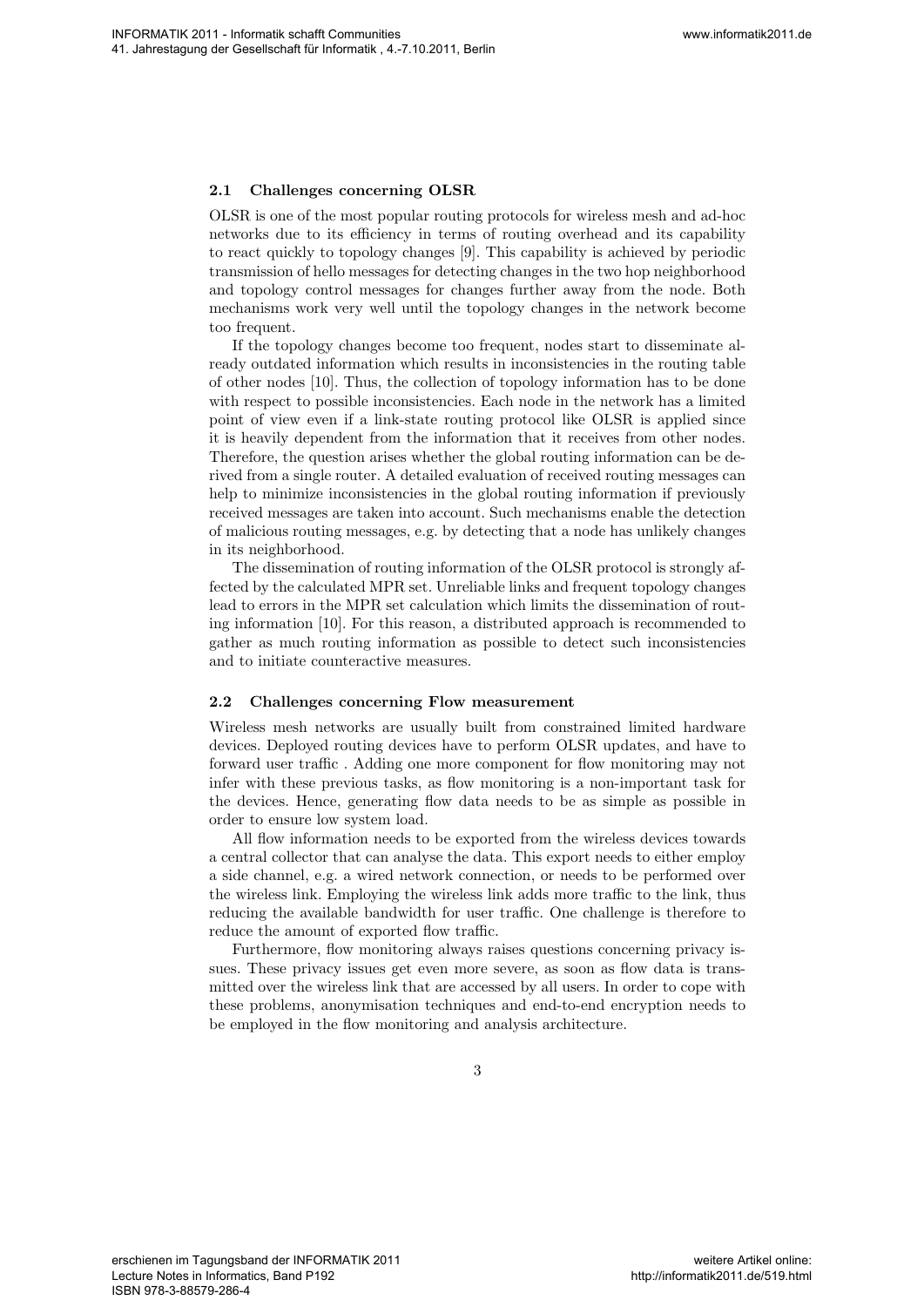# **3 Approach**

Our approach aims at providing a global view on the current network state. By observing and analysing the collected data over time, we hope to find emerging network problems such as network attacks. A key component of such flow and routing information analysis is a measurement infrastructure which allows to collect measurement data from several observation points. Any distributed measurement approach must consider synchronising the individual nodes' clocks. We propose NTP as a reasonable well established protocol giving us good enough granularity. Several components within the network need to collect, process and export network state information. These components will be described in the following subsections. We show that the consistent can be a state of the constraints of the constraints of the constraints of the constraints of the constraints of the constraints of the constraints of the constraints of the constraints of the

## **3.1 OLSR Monitoring**

In order to detect problems in the self-organizing routing tree, routing information from different observation points need to be collected. As routing problems can result in a break-down of the communication abilities over the wireless interfaces, special considerations concerning the availability of routing information in the event of routing problems need to be taken into account: Export of OLSR routing information should even be possible in the event of routing or other network problems. Devices that are able to communicate over an independent side-channel, e.g. a wired internet connection, are good candidates for transmitting their OLSR network view.

The views of several measurement points can then be collected at a central analysing component. This component can correlate the different views and is able to check for inconsistencies that can be related to network troubles.

#### **3.2 Flow Monitoring**

The second data source we would like to consider is flow data, which describes the user data that is transmitted over the mesh network. Using this data source, we can observe which traffic patterns are routed over which device. By correlating the OLSR routing view with the monitored flow information, we can potentially detect problems like inconsistencies, overloaded links and devices or other kinds of anomalies.

The flow monitoring process needs to be deployed on the mesh devices, which is typically built from low-cost hardware with little processing power and memory. Packet capturing is one of the processes that is known to be a performance bottleneck, when the observed traffic exceeds the available processing resources. As our flow measurement setup is built on Linux, we can use known capturing optimization such as PF RING [11] to reduce the capturing costs.

Flows can then be generated using a standard flow generation architecture, and exported using an flow export protocol such as IPFIX [12]. This general architecture needs to be adapted and extended to cope with the requirements in the constrained mesh networking environment: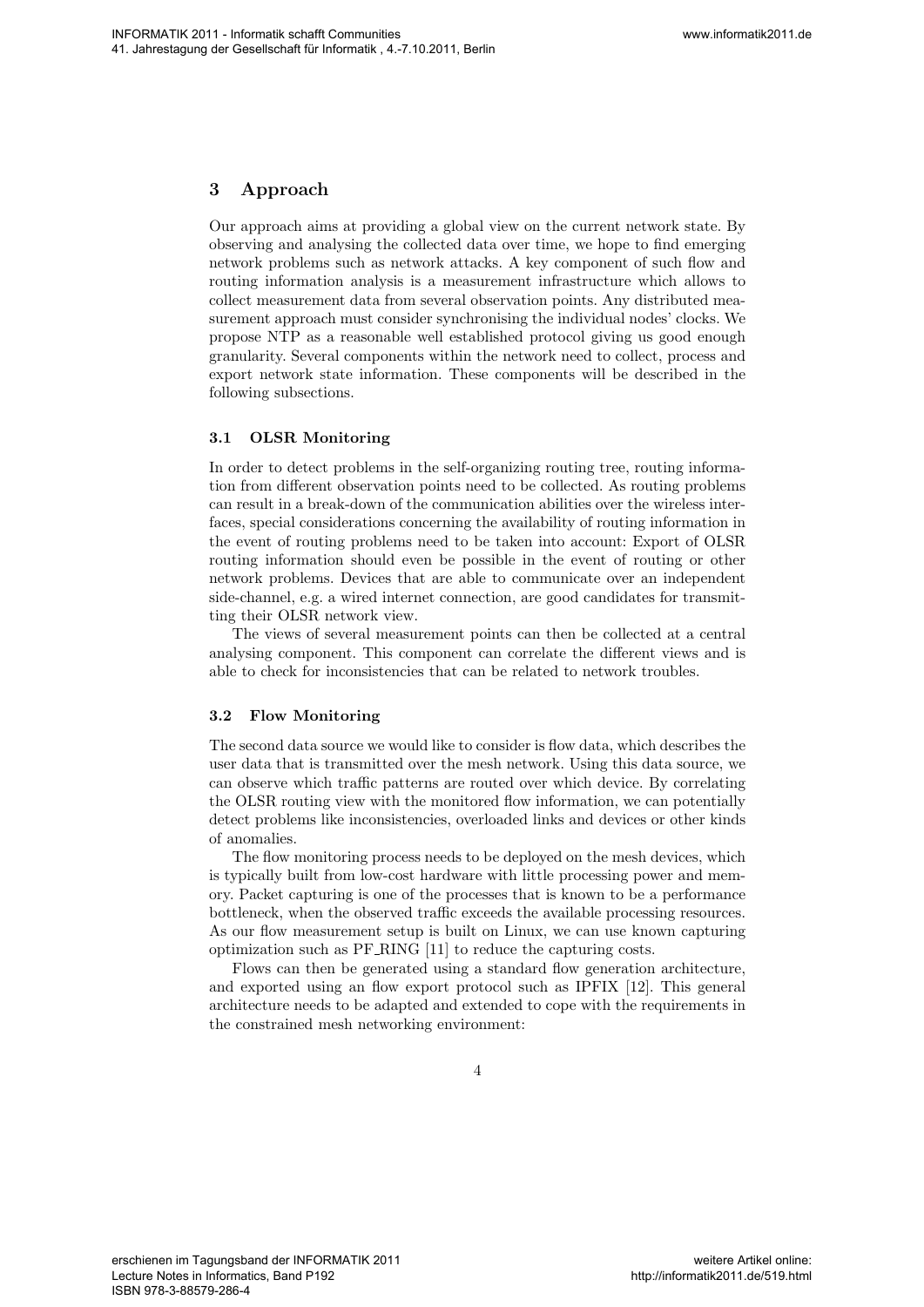**Sampling:** Sampling needs to be performed in order to reduce the number of packets that need to be processed during flow generation, and can also help to reduce the number of generated flows. Our setup eliminates the choice of several of these algorithm: As we want to correlate flow data from different observation points, we may not employ randomized sampling. Hence, we can only use techniques that sample the same subset of traffic, e.g. hash based sampling algorithms that select packets based on packet properties. Several flow and connection-based sampling algorithms have shown to be yield good sampling results while preserving much security related information [13].

**Anonymisation and Data Security:** Privacy considerations are always important if sensible information about communication is collected and stored. The deployed anonymisation techniques need to be the same over all observation points. Well-known techniques for prefix preserving IP address anonymisation can be used to gain a certain degree of anonymisation. As flow data might be transmitted over the wireless link, any participant is potentially able to read communication information. In order to circumvent this eavesdropping, end-toend encryption between the flow exporting process and flow collecting process need to be deployed. Webstrache the mass and the state of the proference in solar to exact the mass are considered in the state of the state of the state of the state of the state of the state of the state of the state of the state of the sta

**Flow Data Compression:** If flow information is transmitted over the wireless links, flow export will consume a potential high amount of bandwidth. Keeping this bandwidth as small as possible in order to minimize this impact is therefore desired. Previous evaluations have shown that compression of flow information can result in very high compression ratios [14]. However, compression algorithms can put a significant load on a constrained device. Choosing the right compression algorithm which yields a good compression to computing load ratio is therefore an important task.

#### **3.3 Data Storage and Analysis**

Data from both sources can be collected in a central database, which is responsible for calculating the global view. In a first step, OLSRs' Dijkstra algorithm for any operation can be calculated for each reporting node. These different views can be combined into a single global view, as long as no routing inconsistencies are detected, e.g. conflicting routes. Long-term topology maps can be used to build a model on routes and routing changes which can occur during normal operations. This model can be used to detect extreme changes on the topology that can point administrative relevant incidents.

Different metrics from the graph theory domain, such as the average graph diameter or node degree, can be used to describe a model of the normal network state. Graph analysis can be used to detect cycles or other types of routing problems. The dominator tree algorithm [15] can be used to find single points of failures in a path. Malicious or broken routing views can be detected by comparing the different views of multiple routing measurement points.

Anomaly detection can also be used to analyse traffic flow information: Traffic flows on the wireless mesh network should move along the routing topology that has been created by OLSR. Using multi-variate anomaly detection methods,